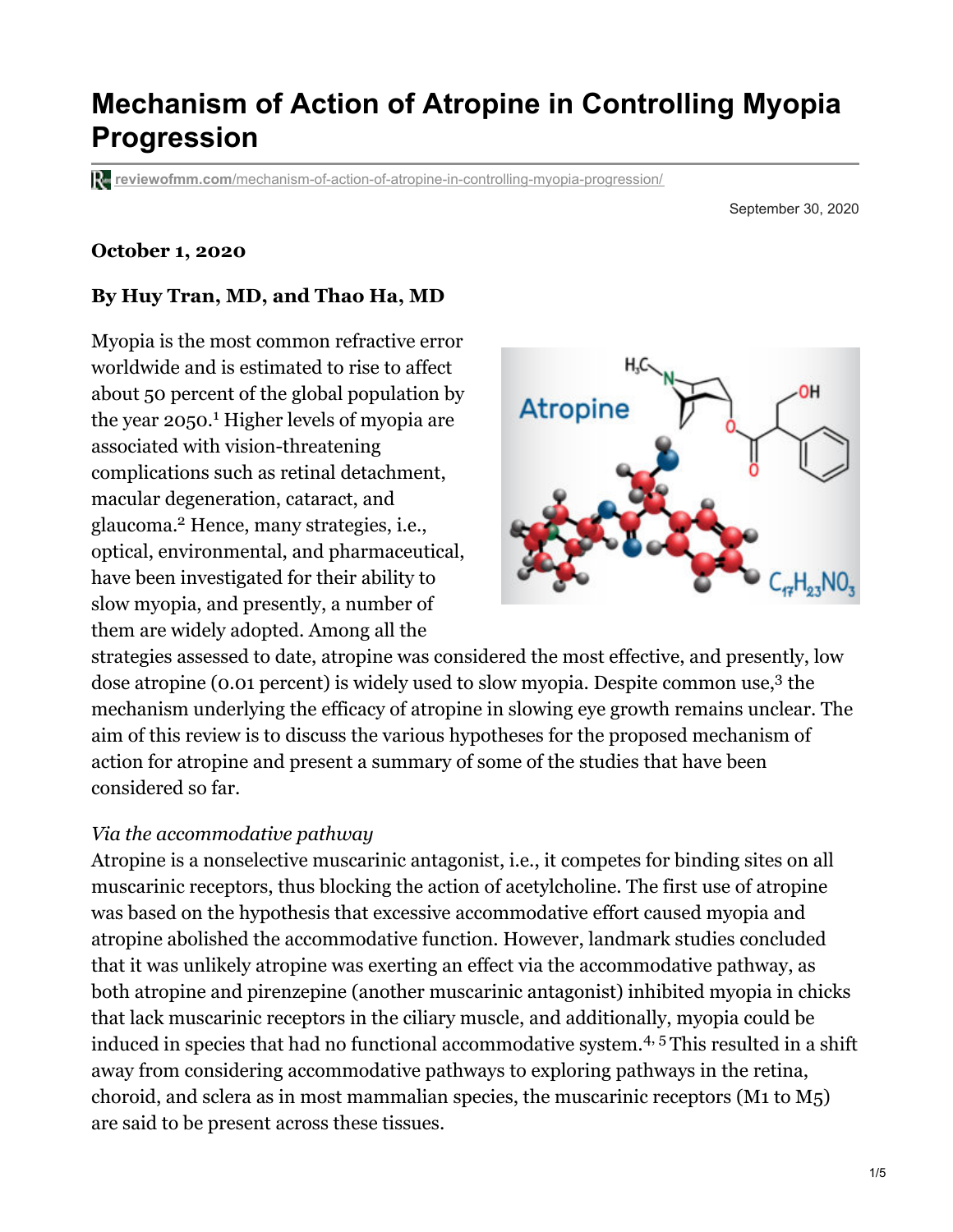### *Via muscarinic receptor pathways in the retina*

It was considered that atropine might be exerting its effect by altering retinal neurotransmission. In chicks, an increased eye length and myopia were found in the presence of damaged retinal ganglion cells, photoreceptors, and amacrine cells<sup>6</sup>; however, contrary to expectations, ablation of the amacrine cells did not prevent atropine from inhibiting axial elongation. 7

Muscarinic receptors are also found in the retinal pigment epithelium, a layer that is involved in transferring the signaling cascade toward the target tissue—i.e., the choroid and/or the sclera.<sup>8,9</sup> Atropine was found to increase the release of dopamine but reduced the electroretinogram (ERG) *b* and *d* waves and dampened oscillations of retinal pigment epithelium (RPE) potentials. It was suggested that by dampening vital functions of the retina, atropine boosts dopamine release from cellular stores, which then controls eye growth.<sup>10</sup> Indeed, in many experimental animal studies, the use of either dopamine or nonselective dopamine receptor agonists was found to inhibit the development of myopia. 11,12

Additionally, a study in chicks found strong support for muscarinic antagonists exerting myopia inhibition via M4 receptors that are likely located in the retina.<sup>13</sup> These pathways need to be explored further.

#### *Via muscarinic receptor pathways in the choroid*

Atropine resulted in rapid and transient choroidal thickening and inhibited eye growth, and it was suggested that the two responses, i.e., choroidal thickening and eye growth, may be linked.<sup>14</sup> In more recent studies, administration of 1 percent and even 0.01 percent atropine resulted in an increased sub and para-foveal choroidal thickness. This increase in thickness was considered to be related to either a) blockage of accommodation resulting in less contraction of the choroid; b) loss of excitatory input to the choroidal non-vascular smooth muscle resulting in less contraction, or c) possibly due to the cross-reactivity of atropine resulting in blocking of other receptors such as  $\alpha$ -adrenoreceptors.<sup>15,16</sup> Furthermore, atropine was found to inhibit choroidal thinning induced by hyperopic defocus. 14,17

#### *Via muscarinic receptor pathways in the sclera*

There is also a view that sclera is the target site for myopia inhibition with atropine. The synthesis of glycosaminoglycan, of the scleral extracellular matrix, was inhibited by atropine in studies involving scleral tissue from chicks.<sup>8</sup> Although atropine was toxic to the scleral chondrocytes at high concentrations, the finding of a reduction of synthesis of glycosaminoglycans opens up another pathway via which atropine may be exerting its effects.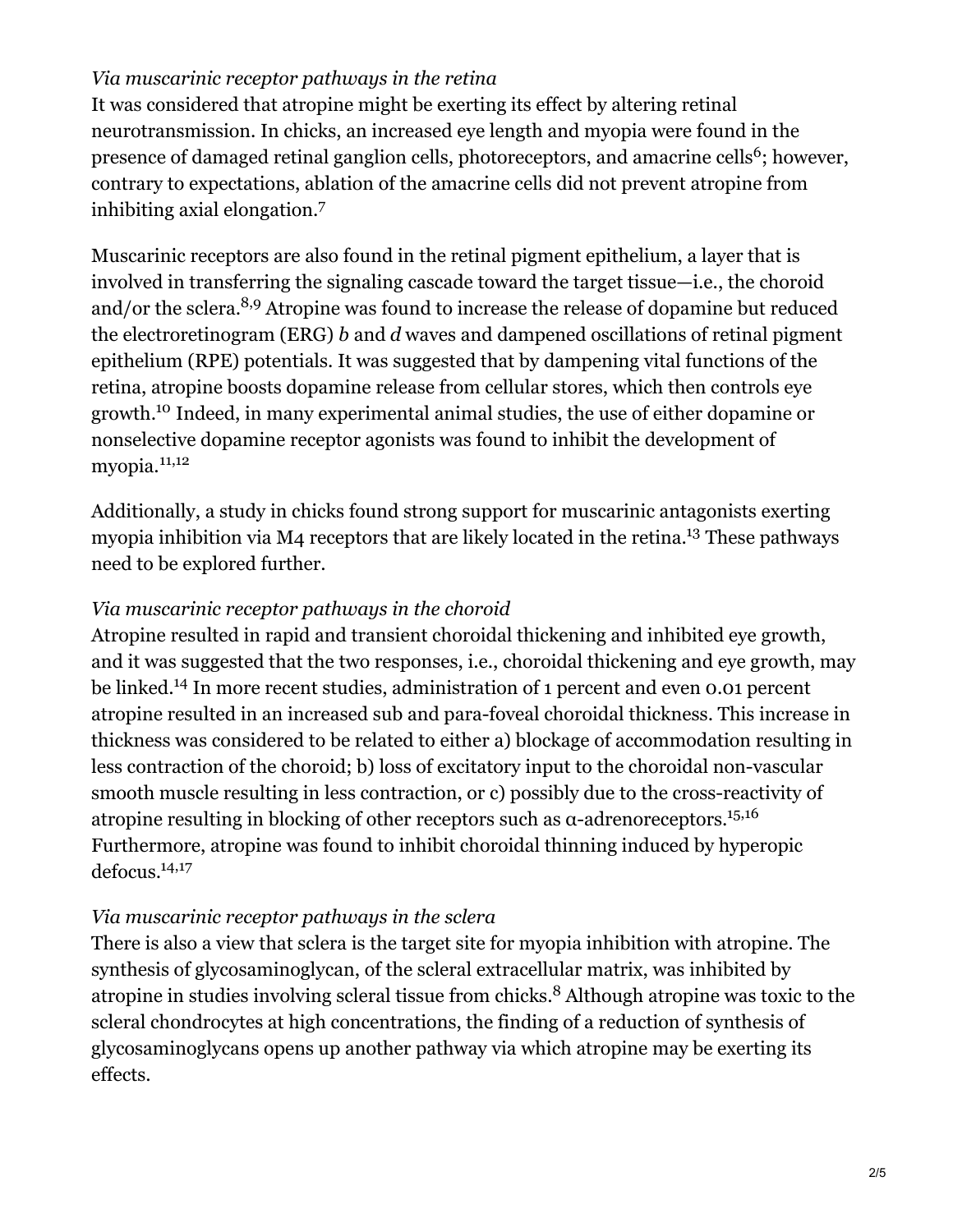# *Via other receptors present in the eye*

Another consideration is that atropine may be exerting its effect via mechanisms other than blocking muscarinic receptors. The evidence for this comes from multiple lines of investigations. Firstly, only certain muscarinic antagonists inhibit myopia while the majority fail to do so. Other than atropine and pirenzepine, only oxphenonium prevented form-deprivation myopia (FDM) in chicks, whereas compounds, for example, mepenzolate, procyclidine, methoctramine had no effect.<sup>8</sup> Secondly, as said previously, atropine was found to affect the glycosaminoglycan synthesis of isolated chicken scleral tissue.<sup>8</sup> Additionally, there was cross-reactivity of some muscarinic antagonists with adrenergic receptors. For example, MT3, a muscarinic antagonist, binds not only to muscarinic receptor M4 but also to α<sub>1A</sub>-, α <sub>1D</sub>-, α <sub>2A</sub>-adrenoceptors.<sup>18</sup> Also, α<sub>2</sub>-adrenergic receptors found in human retina<sup>19</sup> may also play a role in regulating dopamine synthesis, which affects ocular elongation. 11 20

In summary, the mechanism underlying atropine's efficacy in slowing eye growth is unclear, but it is possible that atropine may be exerting its effect by more than one pathway. An improved understanding of the mechanism and target pathways will provide better ways to administer the compound. Furthermore, knowledge of the mechanism will help identify the individuals who are likely to get better treatment and improve the understanding of potential side effects.

**Huy Tran, MD**, is a PhD candidate with the Brien Holden Vision Institute, and Thao Ha, MD, is a consulting ophthalmologist with Hai Yen Eye Care in Ho Chi Minh City, Vietnam.

# **Thao Ha, MD**

# **References**

- 1. Holden BA, Fricke TR, Wilson DA, et al. Global Prevalence of Myopia and High Myopia and Temporal Trends from 2000 through 2050. *Ophthalmology* 2016;123(5):1036-42. doi: 10.1016/j.ophtha.2016.01.006 [published Online First:  $2016/02/15$
- 2. Saw SM, Gazzard G, Shih-Yen EC, et al. Myopia and associated pathological complications. *Ophthalmic Physiol Opt* 2005;25(5):381-91. doi: 10.1111/j.1475- 1313.2005.00298.x [published Online First: 2005/08/17]
- 3. Yam JC, Jiang Y, Tang SM, et al. Low-Concentration Atropine for Myopia Progression (LAMP) Study: A Randomized, Double-Blinded, Placebo-Controlled Trial of 0.05%, 0.025%, and 0.01% Atropine Eye Drops in Myopia Control. *Ophthalmology* 2019;126(1):113-24. doi: 10.1016/j.ophtha.2018.05.029 [published Online First: 2018/12/06]



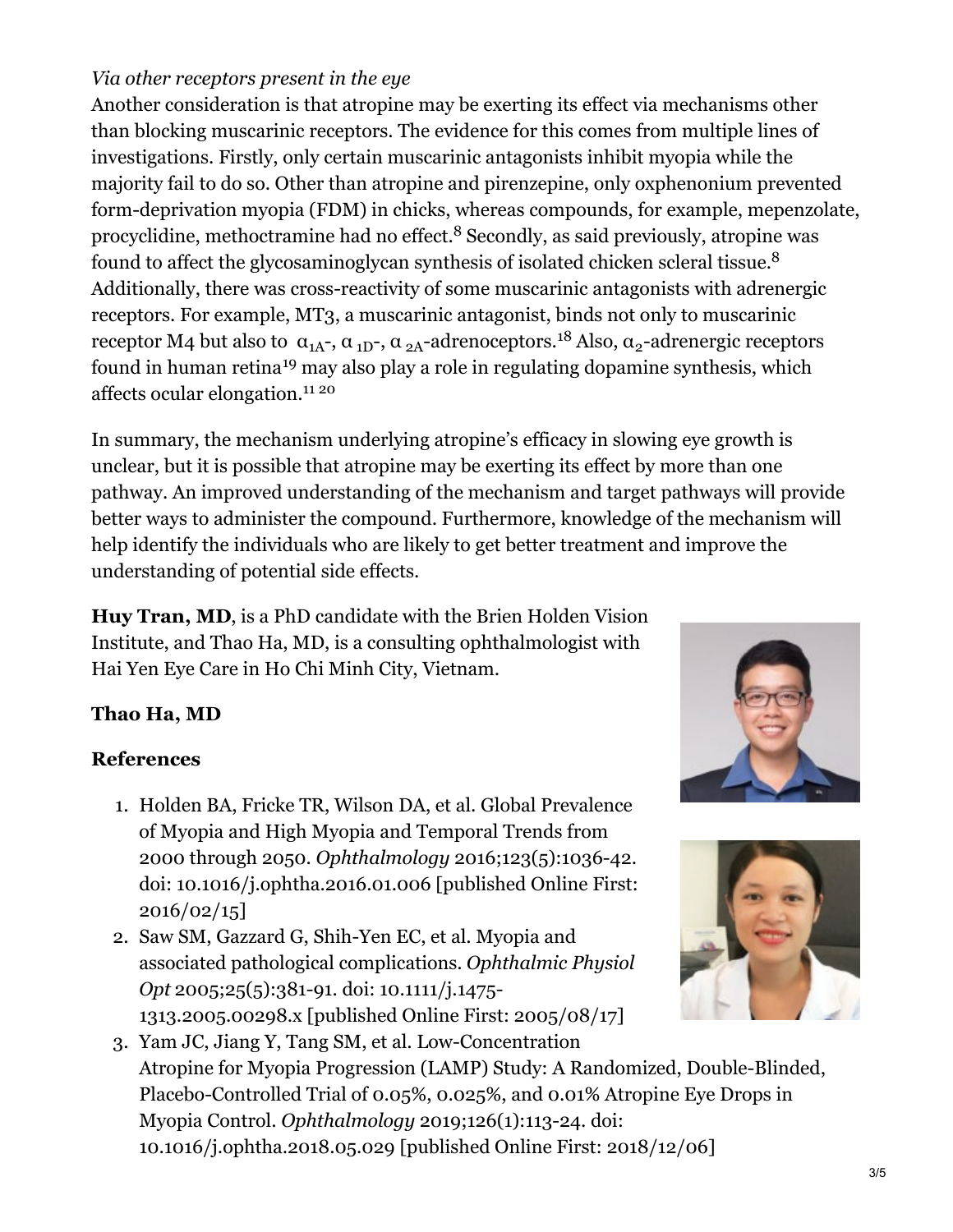- 4. Leech EM, Cottriall CL, McBrien NA. Pirenzepine prevents form deprivation myopia in a dose dependent manner. *Ophthalmic Physiol Opt* 1995;15(5):351-6. [published Online First: 1995/09/01]
- 5. McBrien NA, Moghaddam HO, Reeder AP. Atropine reduces experimental myopia and eye enlargement via a nonaccommodative mechanism. *Invest Ophthalmol Vis Sci* 1993;34(1):205-15. [published Online First: 1993/01/01]
- 6. Fischer AJ, Morgan IG, Stell WK. Colchicine causes excessive ocular growth and myopia in chicks. *Vision Res* 1999;39(4):685-97. doi: 10.1016/s0042- 6989(98)00178-3 [published Online First: 1999/05/26]
- 7. Fischer AJ, Miethke P, Morgan IG, et al. Cholinergic amacrine cells are not required for the progression and atropine-mediated suppression of form-deprivation myopia. *Brain research* 1998;794(1):48-60. doi: 10.1016/s0006-8993(98)00188-7 [published Online First: 1998/06/19]
- 8. Lind GJ, Chew SJ, Marzani D, et al. Muscarinic acetylcholine receptor antagonists inhibit chick scleral chondrocytes. *Invest Ophthalmol Vis Sci* 1998;39(12):2217-31. [published Online First: 1998/11/06]
- 9. Seko Y, Tanaka Y, Tokoro T. Apomorphine inhibits the growth-stimulating effect of retinal pigment epithelium on scleral cells in vitro. *Cell biochemistry and function* 1997;15(3):191-6. doi: 10.1002/(sici)1099-0844(199709)15:3<191::aidcbf738>3.0.co;2-2 [published Online First: 1997/10/23 22:34]
- 10. Schwahn HN, Kaymak H, Schaeffel F. Effects of atropine on refractive development, dopamine release, and slow retinal potentials in the chick. *Vis Neurosci* 2000;17(2):165-76. doi: 10.1017/s0952523800171184 [published Online First: 2000/05/29]
- 11. Schaeffel F, Bartmann M, Hagel G, et al. Studies on the role of the retinal dopamine/melatonin system in experimental refractive errors in chickens. *Vision Res* 1995;35(9):1247-64. doi: 10.1016/0042-6989(94)00221-7 [published Online First: 1995/05/01]
- 12. Dong F, Zhi Z, Pan M, et al. Inhibition of experimental myopia by a dopamine agonist: different effectiveness between form deprivation and hyperopic defocus in guinea pigs. *Molecular vision* 2011;17:2824-34. [published Online First: 2011/12/01]
- 13. McBrien NA, Arumugam B, Gentle A, et al. The M4 muscarinic antagonist MT-3 inhibits myopia in chick: evidence for site of action. *Ophthalmic Physiol Opt* 2011;31(5):529-39. doi: 10.1111/j.1475-1313.2011.00841.x [published Online First: 2011/05/05]
- 14. Nickla DL, Zhu X, Wallman J. Effects of muscarinic agents on chick choroids in intact eyes and eyecups: evidence for a muscarinic mechanism in choroidal thinning. *Ophthalmic and Physiological Optics* 2013;33(3):245-56.
- 15. Sander BP, Collins MJ, Read SAJEer. The effect of topical adrenergic and anticholinergic agents on the choroidal thickness of young healthy adults. 2014;128:181-89.